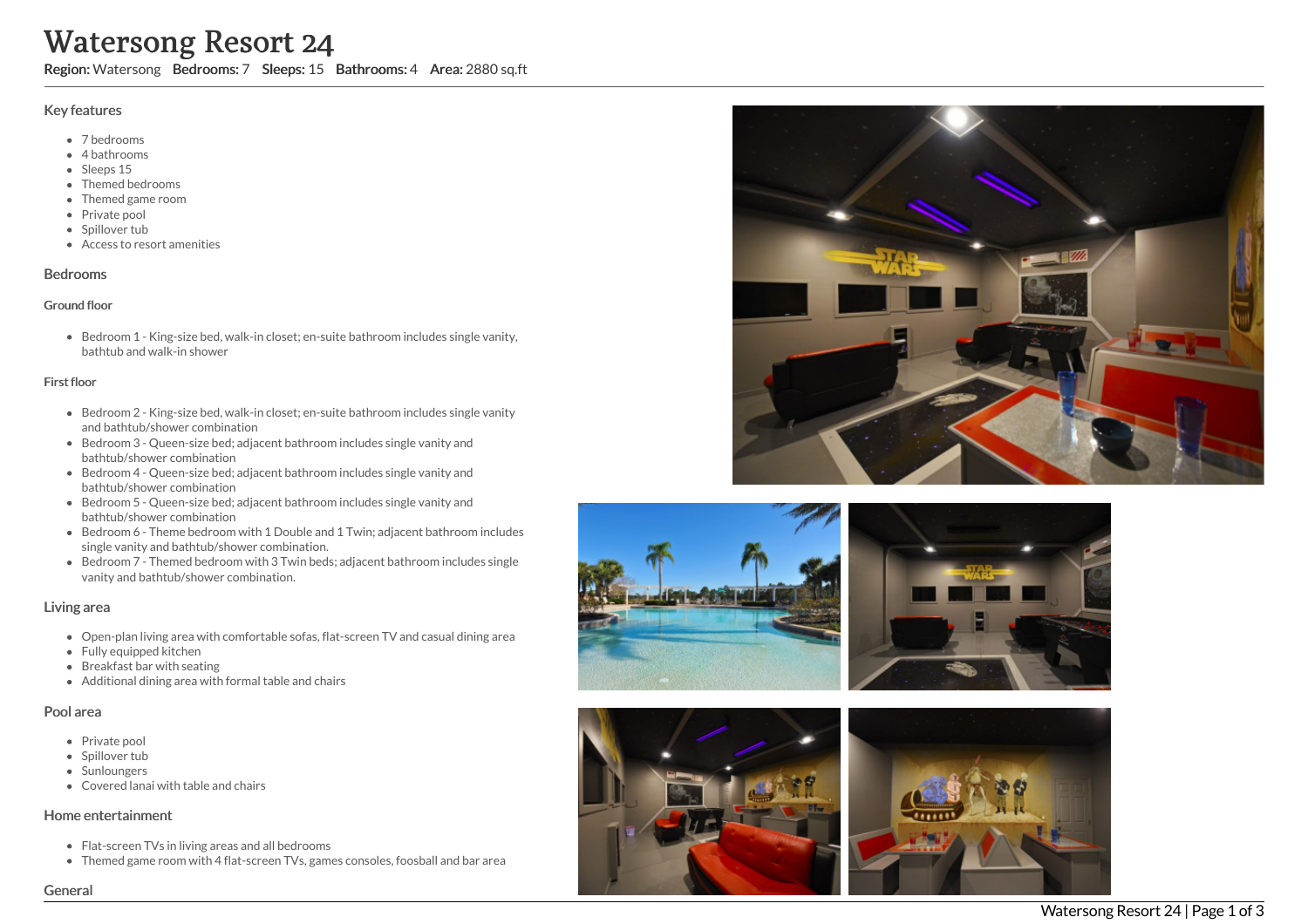- Air conditioning throughout
- Complimentary wifi
- Bedding and towels included
- Private parking and garage

### Laundry room

- Washer and dryer
- Iron and ironing board

# Children's equipment available for hire

- $\bullet$  Crib
- Stroller
- $\bullet$  High chair
- Pack and play

# Resort facilities

Nestled amongst woodlands and landscaped gardens is the wonderful Watersong Resort offering fantastic facilities in a peaceful gated community. Guests will benefit from full access to the 6,700 sq ft clubhouse and all associated amenities including a resort-style communal pool, an outdoor spa, cyber cafe, and children's playground. For nature lovers there is a pretty picnic spot to enjoy lunch and plenty of lakes and conservation areas to admire. For sports enthusiasts there is a fitness center and sand volleyball court on the resort, whilst the famous Providence Golf Course is only 10 minutes away. Located just 30 miles from Orlando's main airport and approximately 30 minutes to Disney, this beautiful resort ticks all the boxes.

# Places of interest

- Airport 33 miles
- Beaches 80 miles
- Disney World 22 miles
- Golf courses 4 miles
- Legoland 22 miles
- Seaworld 20 miles
- $\bullet$  Shopping mall 7 miles
- Supermarket 5 miles
- Universal Studios 26 miles